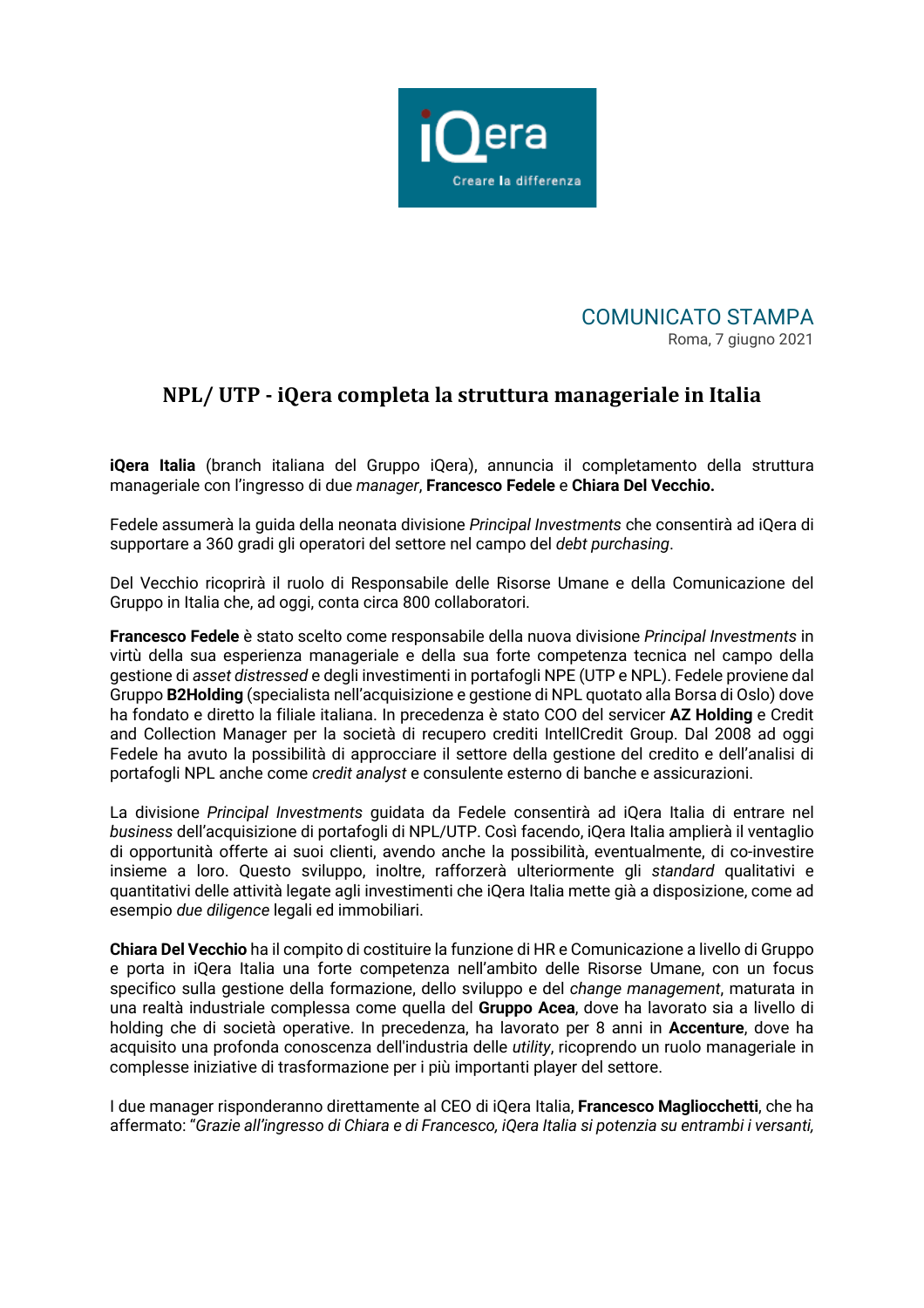

*interno ed esterno. Internamente, la centralizzazione della funzione di HR sarà di grande ausilio per definire in modo univoco e armonico i percorsi professionali e di formazione dei colleghi che lavorano per le diverse società di iQera in Italia e darà una nuova stimolante dimensione alla vita aziendale.*

*All'esterno, invece, l'arrivo di Francesco e il lancio della divisione Principal Investments ci mette in condizione di presidiare in modo più efficace e completo un mercato in pieno sviluppo come quello italiano: potremo, infatti, offrire in modo ancor più professionale a banche, grandi servicer ed investitori ogni supporto, incluse opzioni di co-investimento, nell'acquisto di portafogli di NPL/ UTP.* 

*Tale attività si affianca ai nostri servizi di debt management e immobiliari, che rimangono il core business di iQera in Italia".*

\*\*\*\*\*

## iQera Group

Uno dei principali attori nella gestione e acquisizione di crediti in Francia e in Italia, iQera supporta grandi aziende e istituzioni finanziarie in ogni fase del ciclo finanziario dei clienti combinando intelligenza umana e artificiale. Il gruppo pone l'esperienza del cliente al centro della sua strategia per creare la differenza e affrontare le sfide della trasformazione delle funzioni di Finanza, Credito e Relazioni con i Clienti. Globalmente, iQera aspira ad attivare nuove leve di crescita, empowerment e relazioni che siano sia agili che durature per tutti i suoi stakeholder. Il gruppo, presente in 13 siti in tutto il mondo, ha 2.300 dipendenti e ha generato un fatturato di 292 milioni di euro (dicembre 2020).

> **iQera** *Creare la differenza* [www.iqera.com](http://www.iqera.com/) [& Linkedin](https://www.linkedin.com/company/iqera-group)

## **Contatti Ufficio Stampa iQera Italia: Verini & Associati**  Mario Tino, [mtino@verinieassociati.com,](mailto:mtino@verinieassociati.com) 335.1099520 Micol Caffetto, [mcaffetto@verinieassociati.com,](mailto:mcaffetto@verinieassociati.com) 348.8134411 Stefano Bertolini, [sbertolini@verinieassociati.com,](mailto:sbertolini@verinieassociati.com) 388.1689647

This press release should not form the basis of, or be relied on in connection with, any contract or commitment or investment decision whatsoever. This press release may include unpublished price sensitive information that may constitute "insider information" for the purposes of any applicable legislation and each recipient should comply with such legislation and restrictions and take appropriate advice as to the use to which such information may lawfully be put. iQera does not accept any responsibility for any violation by any person of such legal restrictions under any applicable jurisdictions. This press release does not constitute a recommendation regarding any securities and has not been prepared and is not being distributed in the context of an offering of financial securities in any jurisdiction. This press release does not constitute an offer to sell or the solicitation of an offer to buy any security in any jurisdiction and shall, in any circumstance, not constitute an offer, solicitation or sale in the United States or in any jurisdiction in which, or to any persons to whom, such offering, solicitation or sale would be unlawful. Securities may not be offered or sold in the United States absent registration or an exemption from registration under the Securities Act of 1933, as amended, or in any other jurisdiction absent compliance with the securities laws of such jurisdiction. Any public offering of securities to be made in the United States or elsewhere would be made by means of a prospectus, would contain detailed information about us, as well as financial statements. The distribution of this press release into certain jurisdictions may be restricted by law. Persons into whose possession this press release comes should inform themselves about and observe any such restrictions. Any failure to comply with these restrictions may constitute a violation of the securities laws of any such jurisdiction. Neither the content of iQera's website nor any website accessible by hyperlinks on iQera's website is incorporated in, or forms part of, this press release. No money, securities or other consideration is being solicited or offered, and, if sent in response to the information contained herein, will not be accepted.